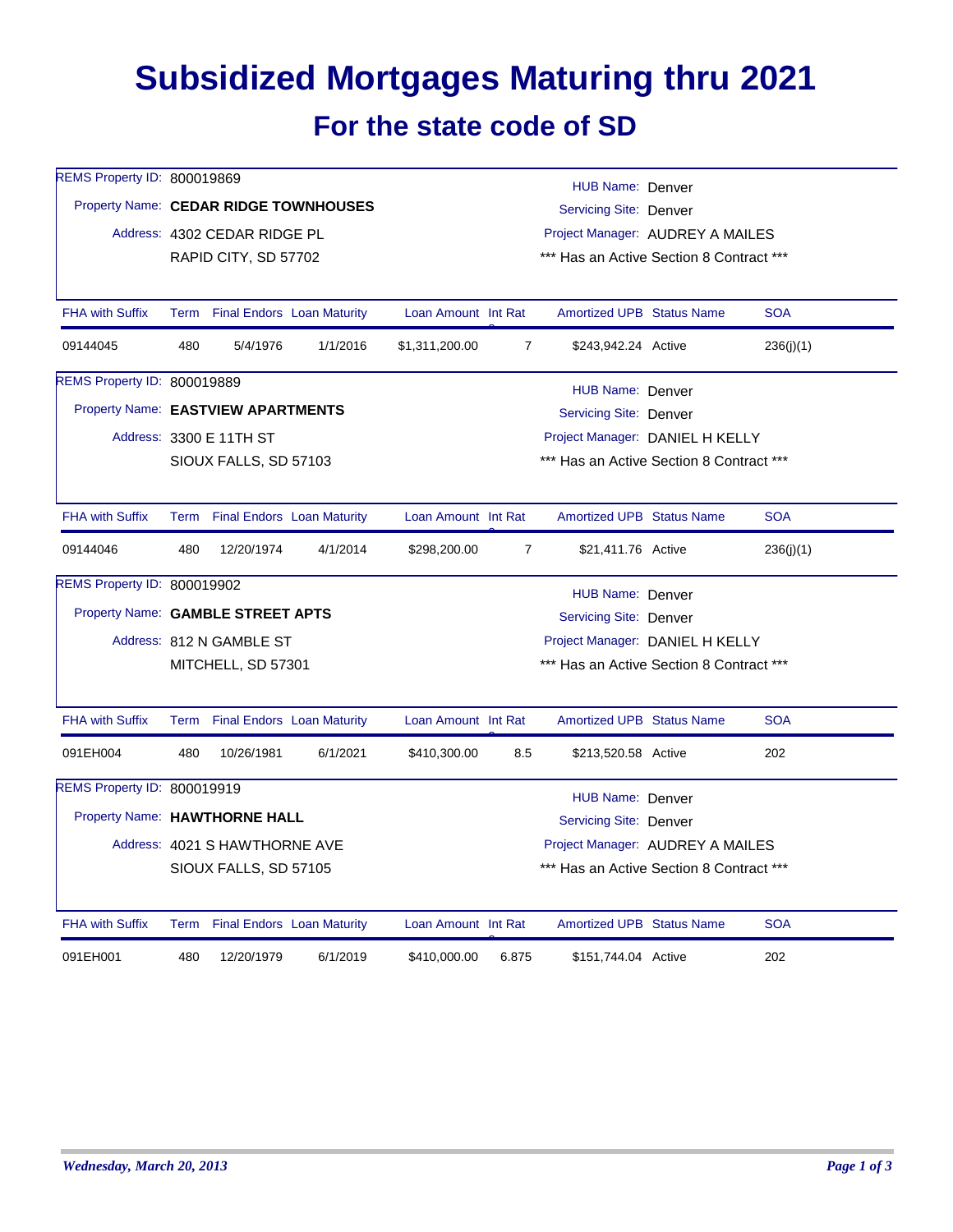| REMS Property ID: 800020064           |                                                                    |                           |                                 |                     |                                                                    |                                          |                                            |              |  |
|---------------------------------------|--------------------------------------------------------------------|---------------------------|---------------------------------|---------------------|--------------------------------------------------------------------|------------------------------------------|--------------------------------------------|--------------|--|
|                                       | <b>HUB Name: Denver</b><br>Property Name: MEADOWLAND APARTMENTS    |                           |                                 |                     |                                                                    |                                          |                                            |              |  |
|                                       |                                                                    | Address: 401 W LINCOLN ST |                                 |                     | <b>Servicing Site: Denver</b><br>Project Manager: THOMAS A HAGERTY |                                          |                                            |              |  |
|                                       |                                                                    | <b>VIBORG, SD 57070</b>   |                                 |                     |                                                                    | *** Has an Active Section 8 Contract *** |                                            |              |  |
|                                       |                                                                    |                           |                                 |                     |                                                                    |                                          |                                            |              |  |
| <b>FHA with Suffix</b>                |                                                                    |                           | Term Final Endors Loan Maturity | Loan Amount Int Rat |                                                                    | <b>Amortized UPB Status Name</b>         |                                            | <b>SOA</b>   |  |
| 09135033-P                            | 20                                                                 |                           | 1/1/2020                        | \$0.00              | $\mathbf 1$                                                        |                                          | \$81,390.00 Accruing/non-Payi 221(d)(3)MKT |              |  |
| REMS Property ID: 800019976           |                                                                    |                           |                                 |                     |                                                                    | HUB Name: Denver                         |                                            |              |  |
| Property Name: MORNINGSIDE MANOR      |                                                                    |                           |                                 |                     |                                                                    | Servicing Site: Denver                   |                                            |              |  |
|                                       |                                                                    | Address: 101 CHURCH ST    |                                 |                     |                                                                    | Project Manager: THOMAS A HAGERTY        |                                            |              |  |
|                                       | P.O. Box 500<br>*** Does NOT Have an Active Section 8 Contract *** |                           |                                 |                     |                                                                    |                                          |                                            |              |  |
|                                       |                                                                    | ALCESTER, SD 57001        |                                 |                     |                                                                    |                                          |                                            |              |  |
| <b>FHA with Suffix</b>                |                                                                    |                           | Term Final Endors Loan Maturity | Loan Amount Int Rat |                                                                    | <b>Amortized UPB Status Name</b>         |                                            | <b>SOA</b>   |  |
| 091SH004                              | 526                                                                | 9/1/1963                  | 10/1/2012                       | \$532,240.86        | 3.375                                                              |                                          | \$9.27 Active                              | 202          |  |
| REMS Property ID: 800019991           |                                                                    |                           |                                 |                     |                                                                    | HUB Name: Denver                         |                                            |              |  |
| Property Name: PALACE APTS            |                                                                    |                           |                                 |                     |                                                                    | <b>Servicing Site: Denver</b>            |                                            |              |  |
|                                       |                                                                    | Address: 901-1 W 8TH AVE  |                                 |                     |                                                                    |                                          | Project Manager: DANIEL H KELLY            |              |  |
|                                       |                                                                    | MITCHELL, SD 57350        |                                 |                     | *** Has an Active Section 8 Contract ***                           |                                          |                                            |              |  |
|                                       |                                                                    |                           |                                 |                     |                                                                    |                                          |                                            |              |  |
| <b>FHA with Suffix</b>                |                                                                    |                           | Term Final Endors Loan Maturity | Loan Amount Int Rat |                                                                    | <b>Amortized UPB Status Name</b>         |                                            | <b>SOA</b>   |  |
| 09144029                              | 480                                                                | 8/29/1974                 | 1/1/2014                        | \$455,200.00        | $\overline{7}$                                                     | \$24,720.01 Active                       |                                            | 236(j)(1)    |  |
| REMS Property ID: 800019996           |                                                                    |                           |                                 |                     |                                                                    | <b>HUB Name: Denver</b>                  |                                            |              |  |
| Property Name: PIERRE SENIOR CITIZENS |                                                                    |                           |                                 |                     |                                                                    | <b>Servicing Site: Denver</b>            |                                            |              |  |
|                                       | Address: 710 W DAKOTA AVE                                          |                           |                                 |                     |                                                                    | Project Manager: THOMAS A HAGERTY        |                                            |              |  |
|                                       |                                                                    | <b>PIERRE, SD 57501</b>   |                                 |                     |                                                                    |                                          | *** Has an Active Section 8 Contract ***   |              |  |
|                                       |                                                                    |                           |                                 |                     |                                                                    |                                          |                                            |              |  |
| <b>FHA with Suffix</b>                |                                                                    |                           | Term Final Endors Loan Maturity | Loan Amount Int Rat |                                                                    | <b>Amortized UPB Status Name</b>         |                                            | <b>SOA</b>   |  |
| 09135104                              | 480                                                                | 2/15/1974                 | 9/1/2013                        | \$450,500.00        | $\overline{7}$                                                     | \$13,750.89 Active                       |                                            | 221(d)(3)MKT |  |
| REMS Property ID: 800019998           |                                                                    |                           |                                 |                     |                                                                    | HUB Name: Denver                         |                                            |              |  |
|                                       | Property Name: PIONEER MEMORIAL MANOR<br>Servicing Site: Denver    |                           |                                 |                     |                                                                    |                                          |                                            |              |  |
|                                       |                                                                    | Address: 930 TENTH ST     |                                 |                     |                                                                    | Project Manager: HOANG D LE              |                                            |              |  |
|                                       |                                                                    | SPEARFISH, SD 57783       |                                 |                     |                                                                    | *** Has an Active Section 8 Contract *** |                                            |              |  |
| <b>FHA with Suffix</b>                |                                                                    |                           | Term Final Endors Loan Maturity | Loan Amount Int Rat |                                                                    | Amortized UPB Status Name                |                                            | <b>SOA</b>   |  |
| 091SH009                              | 564                                                                | 7/1/1967                  | 3/1/2016                        | \$274,000.00        | 3                                                                  | \$30,101.50 Active                       |                                            | 202          |  |